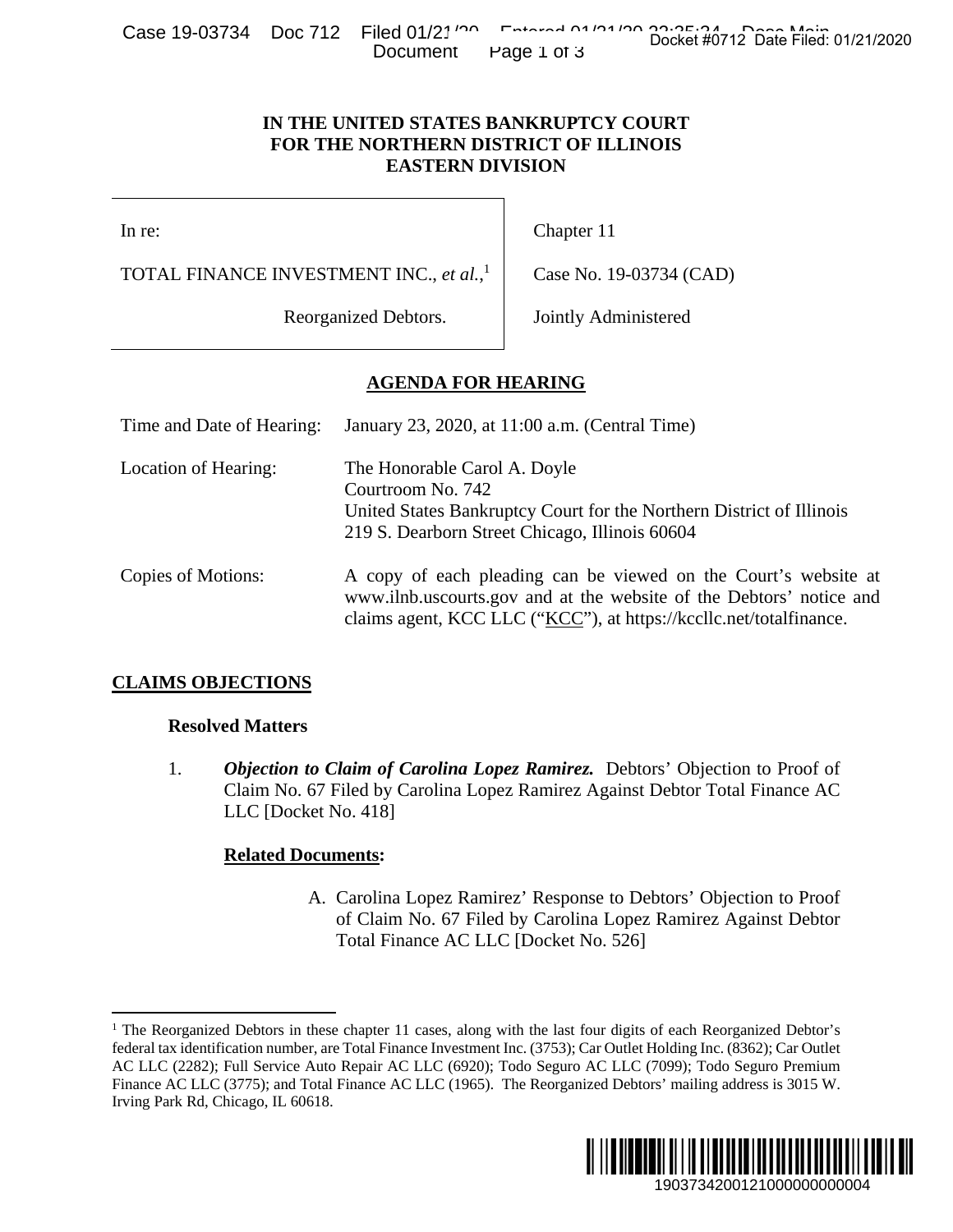#### Case 19-03734 Doc 712 Filed 01/21/20 Entered 01/21/20 22:35:34 Desc Main Document Page 2 of 3

- B. Notice of Withdrawal of Reorganized Debtors' Objection to Proof of Claim No. 67 Filed by Carolina Lopez Ramirez Against Debtor Total Finance AC LLC [Docket No. 699]
- **Status:** This matter has been resolved consensually, and the Debtors will request that the claim objection be mooted by the Court.

# **CONTESTED MATTERS**

2. *Motion to Vacate Order Denying Impact Networking Claims*. Motion to Vacate Order Denying Proof of Claims filed by Impact Networking, LLC [Docket No. 704]

## **Related Documents:**

- A. Order Sustaining Debtors' Objection to Proofs of Claim Nos. 55 & 58 Filed by Impact Networking, LLC Against Debtors Total Finance Investment LLC and Car Outlet AC LLC [Docket No. 613]
- B. Motion to Vacate Order Denying Proof of Claims filed by Impact Networking, LLC [Docket No. 648]
- C. Reorganized Debtors' Objection to the Motion to Vacate Order Denying Proofs of Claim Filed by Impact Networking, LLC [Docket No. 669]
- D. Reorganized Debtors' Preliminary Objection to the Second Motion to Vacate Order Denying Proofs of Claim filed by Impact Networking, LLC [Docket No. 705]
- E. Minutes Order Continuing Motion to Vacate to January 23, 2020 Hearing [Docket No. 706]
- F. Reorganized Debtors' Objection to the Second Motion to Vacate Order Denying Proofs of Claim filed by Impact Networking, LLC [Docket No. 708]
- **Status:** This matter is going forward.

## **UNCONTESTED MATTERS**

3. *Motion to Close Cases.* Reorganized Debtors' Motion for Entry of a Final Decree Closing Certain Cases and Amending the Case Caption. [Docket No. 701]

**Related Documents:** Notice of Satisfaction of Claims [Docket No. 698]

**Status:** This matter is going forward.